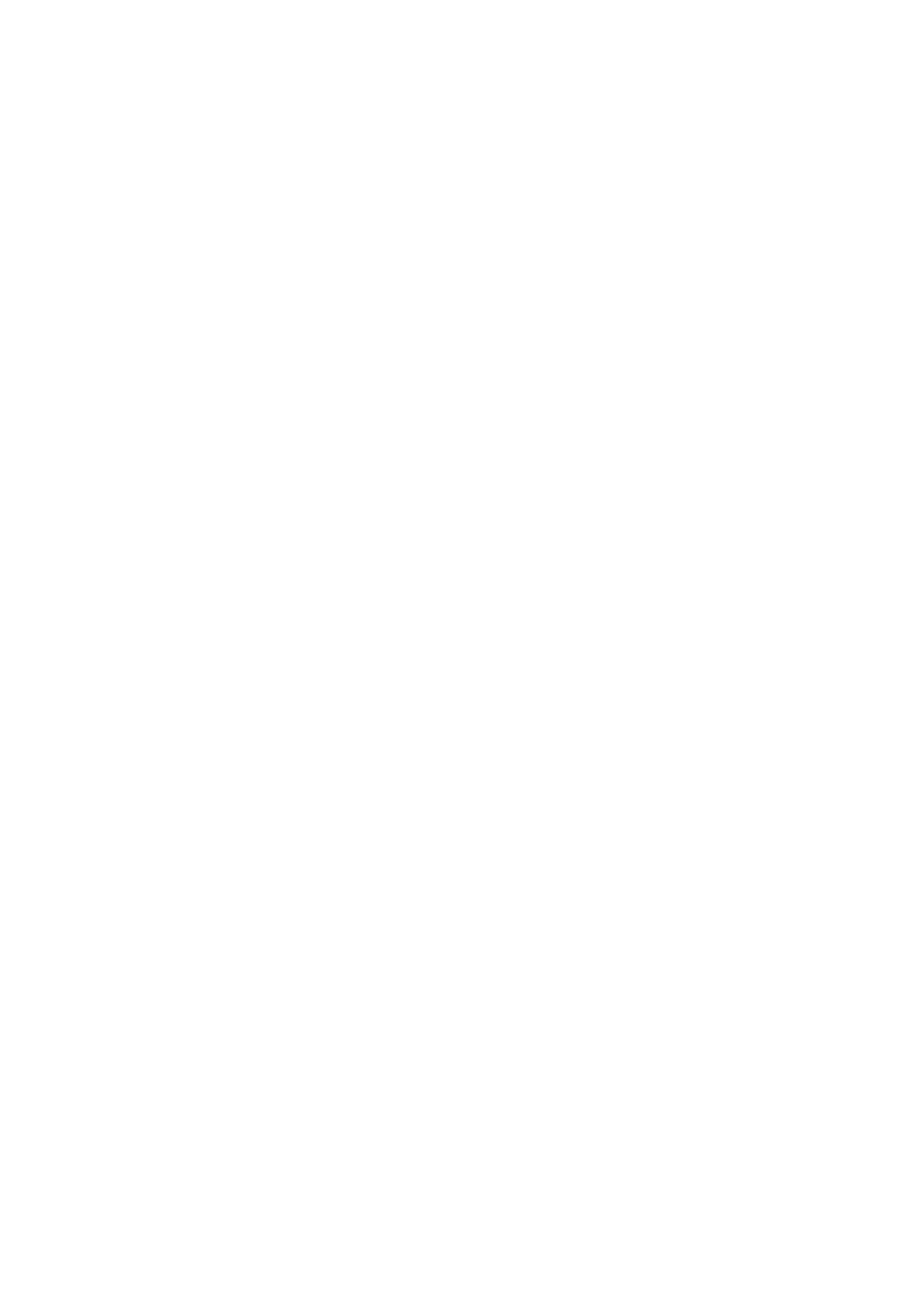

#### <span id="page-2-0"></span>**CONTENT:**

| Appendix 2. Repeatability, reproducibility, recovery and limit of detection. 15 |  |
|---------------------------------------------------------------------------------|--|

## **1. Introduction**

This report is valid for the validation of 51 pesticide residues in cereals, internal method no. FP086,- 'Determination of pesticide residues in fruit, vegetables and cereals by LC-MS/MS'. The validated pesticides are ionised both by positive and negative electrospray. The method is a multiresidue method which is quick and easy, due to the low amount of sample preparation.

#### **2. Principle of analysis**

The sample is milled and homogenised. 3 g. of sample is weighed and added 7 g. of water. The sample is allowed to stand for about 30 min. The sample is then added a mixture of methanolammoniumacetat-acetic acid and extracted by ultrasonication for 30 min. Extraction is followed by centrifugation and the supernatant is filtered into HPLC vials. The pesticide residues are separated on a reversed-phase column and detected by tandem mass spectrometry (MS/MS) by electrospray (ESI). The validation includes pesticides determined with both positive and negative ESI.  ${}^{13}C_6$ -carbaryl was used as internal standard for quantification. All pesticides were detected in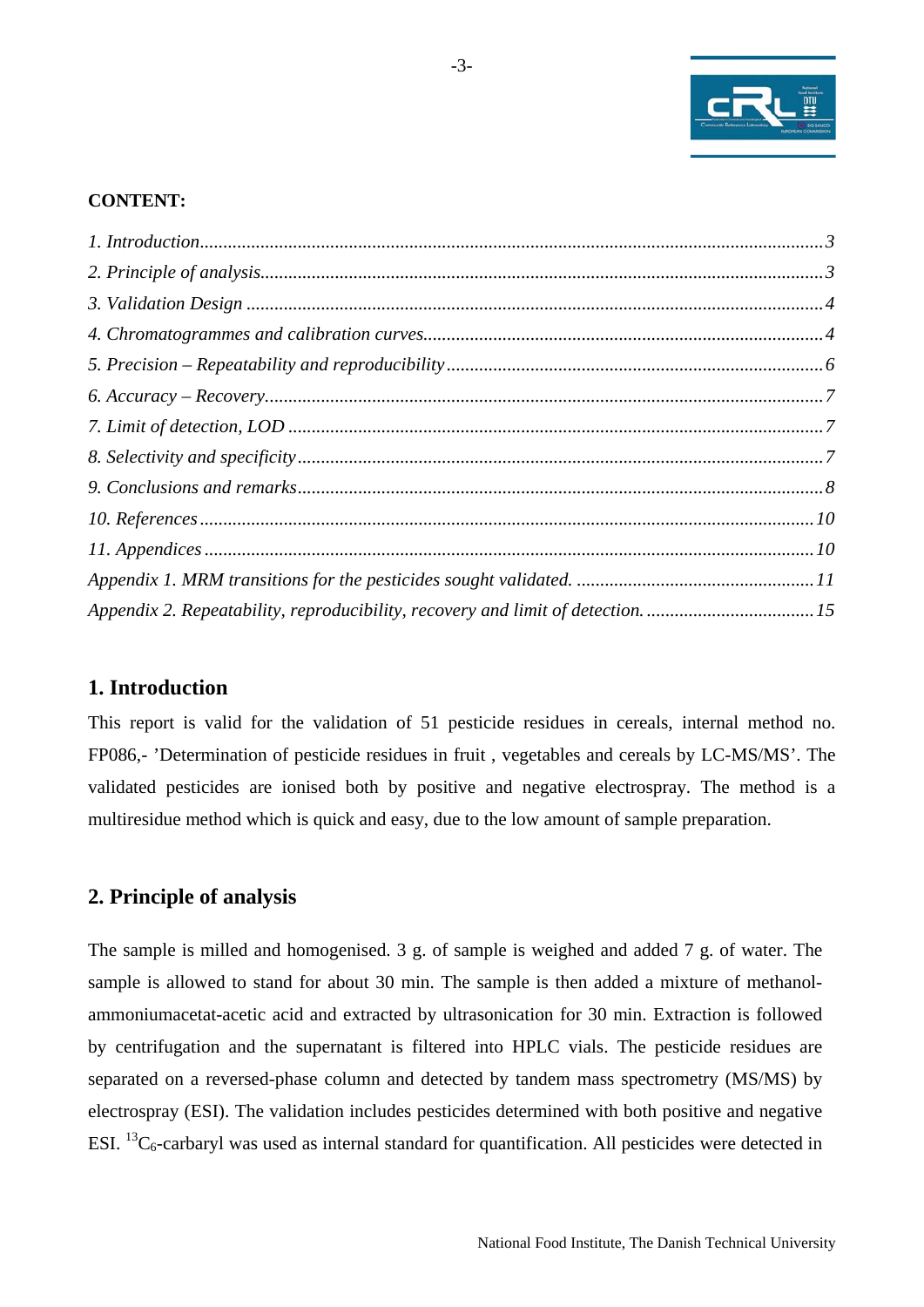

<span id="page-3-0"></span>the multiple reaction monitoring mode (MRM). For each pesticide precursor ion and 2 product ions (where possible) were determined. One product ion for quantification and one for qualification. The MRM transitions for the pesticides and degradation products sought validated are given in appendix 1.

## **3. Validation Design**

The method is validated on wheat. The recovery tests were all on organic grown wheat flour. 98 pesticides and degradations products were sought validated (appendix 1). It should be mentioned that it was not possible to distinguish between dichlorprop and dichlorprop-P, nor was it possible to distinguish between mecoprop and mecoprop-P. Therefore these compounds are only counted for one.The pesticides were spilt into two standard solutions, one for the ESI positive ionisation and one for the ESI negative ionisation. It may be possible to mix the standard solutions and then measure the same standard in two runs, one for positive ionisation and one for negative ionisation. It was decided not to measure both positive and negative ionisation in the same run, due to the fact that the MS/MS system might loose sensitivity when changing from positive to negative in the same run. And that the run in the positive mode was already fully occupied (with regard to the capacity of the MS/MS system).

Every recovery test was performed as double determinations at three concentration levels, 6 samples and 1 blank, in total 7 samples. This was repeated four times. The tests were done on different days by two different technicians.

| <b>Test</b> | $0 \frac{\text{mg}}{\text{kg}}$ | $0.02 \text{ mg/kg}$ |   | $0.04$ mg/kg |                   |   | $0.2 \text{ mg/kg}$ |  |
|-------------|---------------------------------|----------------------|---|--------------|-------------------|---|---------------------|--|
|             | $\rm\overline{X}$               | X                    | X | X            | $\rm X$           | X | X                   |  |
|             | $\rm\overline{X}$               | X                    |   | X            | $\rm\overline{X}$ |   | X                   |  |
|             | X                               | X                    |   | X            | $\rm X$           |   |                     |  |
| 4           |                                 |                      |   | $\rm X$      | X                 |   |                     |  |

#### **4. Chromatogrammes and calibration curves**

The MRM detection of the pesticide residues are parted in 7 windows according to retention times, windows were partly overlapping. In figure 1 examples of chromatogrammes are given.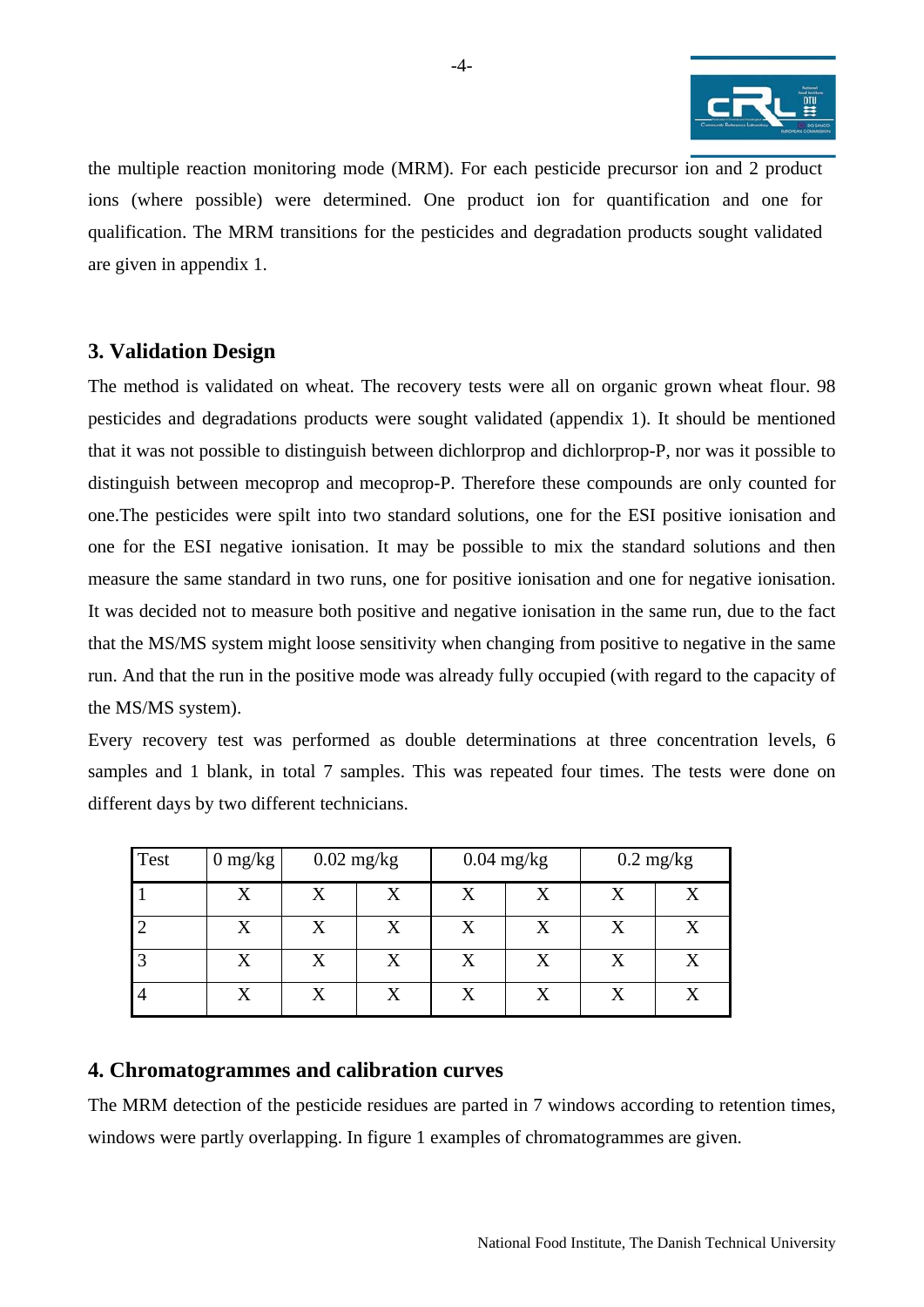



Figur 1. Chromatogrammes of malaoxon, monolinuron, dinoterb and mecoprop at spikining level 0.02 mg/kg.

5-point matrix-matched calibreation curves were used for quantification. The concentration were 0.0015, 0.003, 0.01, 0.025 and 0.050  $\mu$ g/ml. The quantification was performed from the mean of two calibration curves surrounding the samples.  ${}^{13}C_6$ -carbaryl was used as internal standard. Examples of calibration curves may be seen in figure 2.

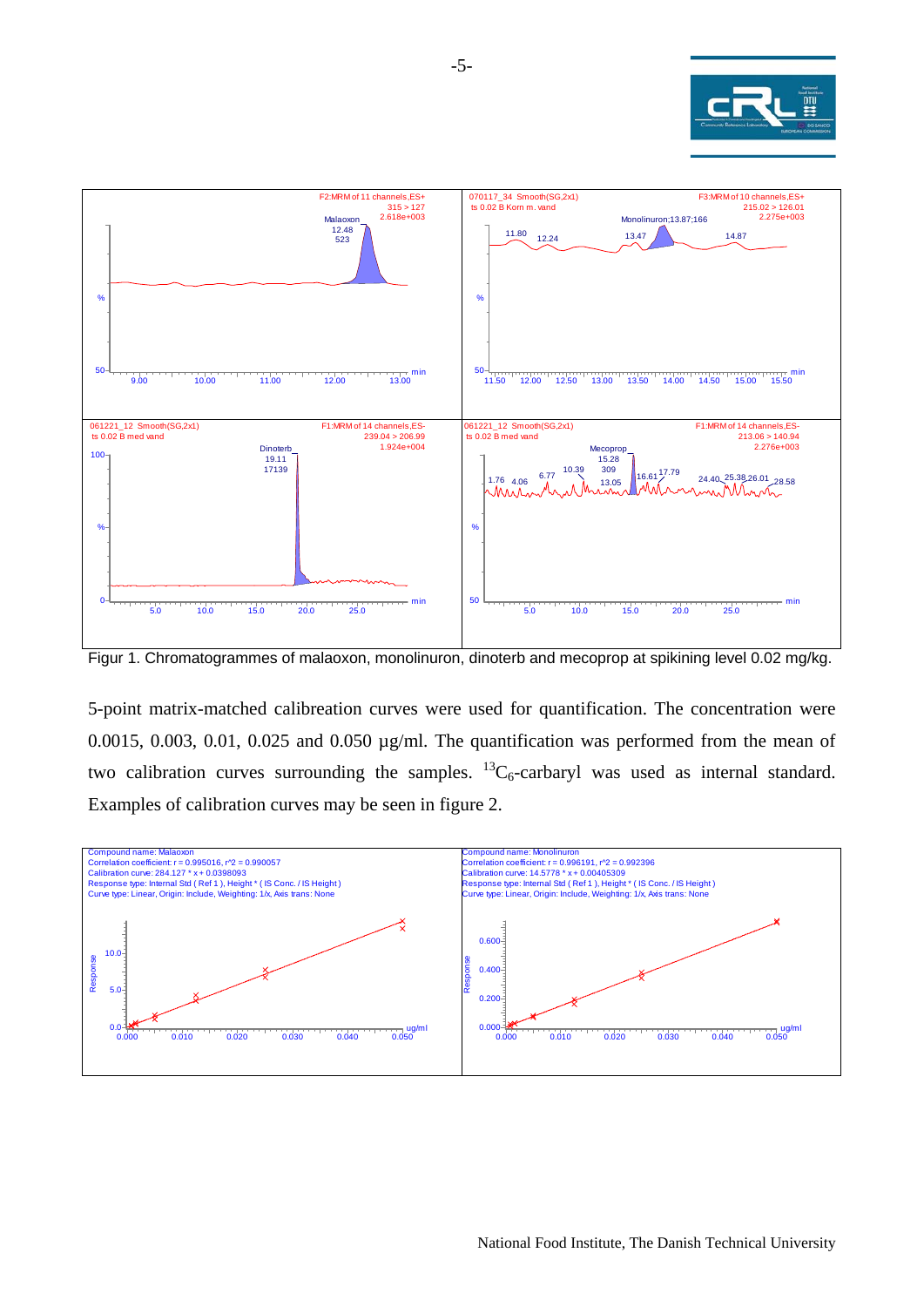

<span id="page-5-0"></span>

Figure 2. Examples of calibration curves for malaoxon, monolinuron, dinoterb and mecoprop (concentrations from 0.0015-0.05µg/ml)

## **5. Precision – Repeatability and reproducibility**

Repeatability and in-house reproducibility were calculated for all pesticides and degradation products on all three spiking levels.

Repeatability is given as the relative standard deviation on the result from two or more analysis at the same sample, done by the same technician, on the same instrument and within a short period of time. Repeatability is calculated from the double determinations.

In-house reproducibility is the relative standard deviation on the result from two or more analysis done on the same sample but by different technicians and within a larger period of time. Reproducibility includes the variation between double determination and variations between the different series of analysis. .

Repeatability and reproducibility were calculated as given in ISO 5725-2<sup>1</sup>.

Appendix 2 shows the repeatability and the in-house reproducibility for the validated pesticides and degradation products. Repeatability and reproducibility varies for the individual pesticides. At the lowest spike level 0.02 mg/kg the repeatability and reproducibility is generally higher than at higher spike levels (0.04 and 0.2 mg/kg). For some pesticides the reproducibility is  $>30\%$ , on explanation may be the sensitivity of the instrument varies throughout a run, and is not completely compensated for by the use of internal standard. Due to the high amount of samples that are to be analysed by this method we chose not to use standard addition for quantification. This would improve the precision and may be considered to use in cases of exceedances of the MRL.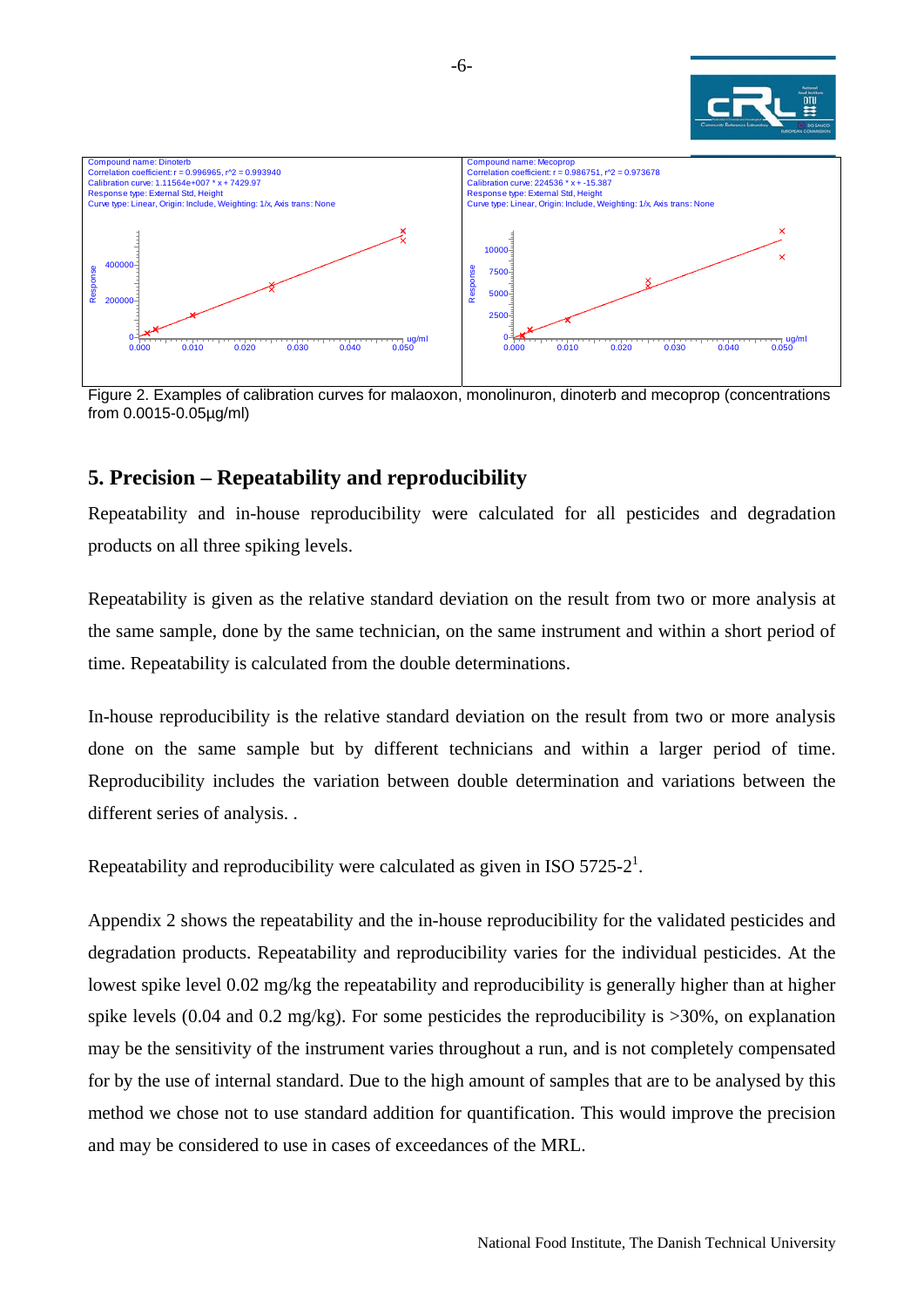

## <span id="page-6-0"></span>**6. Accuracy – Recovery.**

The accuracy is determined by recovery, samples are spiked at three concentration levels. In appendix 2 recovery, repeatability, reproducibility and limit of detection (LOD) are given for the validated pesticides and degradation products. For most of the pesticides the recovery are in the range of 70-110% for all three concentration levels (0.02mg/kg, 0.04 mg/kg and 0.2 mg/kg) even more are in the range of 60-120%.

In general the recoveries are not very good, which might be due to the low amount in of sample, i.e. 3 gram. Furthermore the dry matrices like wheat flour are known to be difficult matrices in pesticide residue analysis, due to larger matrix effect. Previous experiments (not published) have shown that there might be a connection between the time the samples are stored in the refrigerator or at room temperature before LC-MS/MS detection (and recovery). Therefore it is recommended that  $(1)$ . The time where the samples are not frozen should be minimised;  $(2)$ . That time from extraction to transfer to vials is as short as possible and <sup>3)</sup> That samples either are analysed directly or stored in freezer until analysis.

#### **7. Limit of detection, LOD**

Detection limits (LOD) is calculated from the results at the lowest accepted spike level, as 3 times the standard deviation (absolute recovery).

The detection limits are given in appendix 2. Detection limits are in the range 0.006 mg/kg - 0.135 mg/kg. The lowest calibration level (LCL) was 0.0015µg/ml corresponding to LOD at 0.006 mg/kg. However most of the LODs are above 0.01 mg/kg and may need to be lowered for the method to be used for babyfoods.

## **8. Selectivity and specificity**

LC-MS/MS is a highly selective detector, and thereby highly specific. For quantification of the pesticide residues a secondary product ion is used. Transitions are given in appendix 1, first transition is used for quantification, whereas second transition is used for qualification..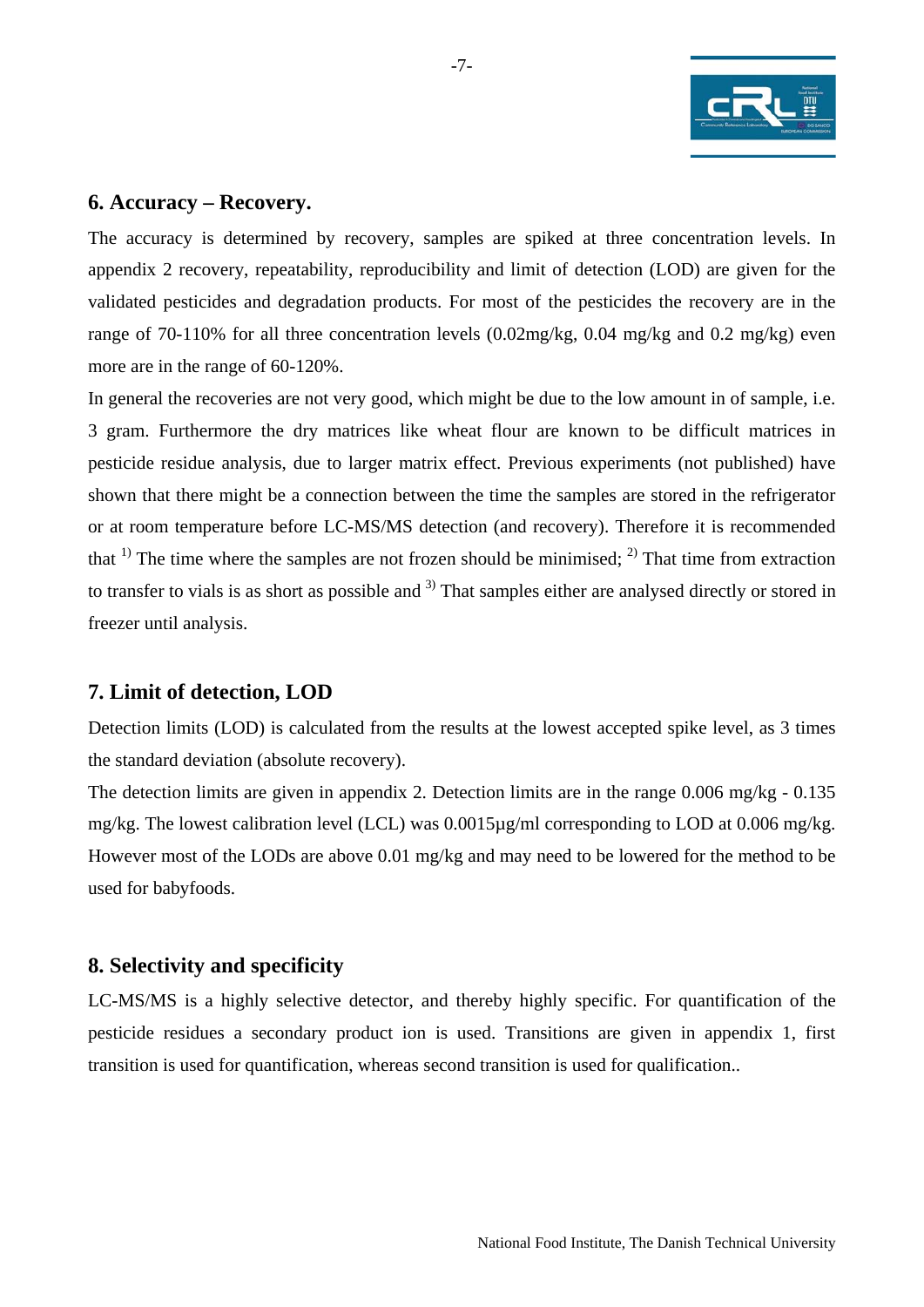

## <span id="page-7-0"></span>**9. Conclusions and remarks**

An LC-MS/MS method for the determination of pesticide residues in cereals has been validated for 51 pesticides and degradation products. The method is based on methanol-ammoniumiumacetatacetic acid extraction by ultrasonication. For 40 pesticides the ionization was done by ESI in the positive mode, and for 11 pesticides the ionization was ESI in the negative mode. An overview is given below.

Recovery were in the range 57-148% for all three concentration levels. Many of the pesticides sought validated showed weak response on the LC-MS/MS and were therefore not detectable in the diluted extract (no concentration in the sample preparation). Furthermore many of the GCtroublesome pesticides and the non-polar pesticides were not extracted by the polar extraction solvent, and thereby giving poor recoveries.

Repeatability and reproducibility varies between 10->30%, however most of the values are around 20%. Both the  $RSD<sub>r</sub>$  and  $RSD<sub>R</sub>$  are higher than would be expected in an in-house validation. This may be due to a number of factors. It is a known fact that dry matrices like wheat flour may cause problems. Furthermore, one of the problems is that the sensitivity of the LC-MS/MS instrument varies throughout a run. The internal standard partly compensates for this, however detection by standard addition probably would improve the precision. Moreover it may be seen that validation values are much better for ESI negative compounds. This may be due to the fact that the MS/MS system only have to analyse few compound in the negative mode (13 pesticides), while in the positive mode the MS/MS system has to analyse 86 pesticides, which lowers the time the system are able to spend on each component. This however may be overcome by dividing the compounds into more standard solution, however this will increase the time for analysing one sample.

The limit of detection is determined as three times the standard deviation on the absolute recoveries at the lowest accepted spiking level. The detection limits were in the range 0.008 mg/kg - 0.135 mg/kg.

In conclusion 51 of 98 pesticides and degradation products were validated. In present method it is not possible to distinguish between dichlorprop and dichlorprop-P. Likewise it was not possible to distinguish between mecoprop and mecoprop-P. It should be pointed out that because this method is very quick and easy, due to low sample preparation and clean up, there may be compromises to be made on which pesticides and degradation products may be included.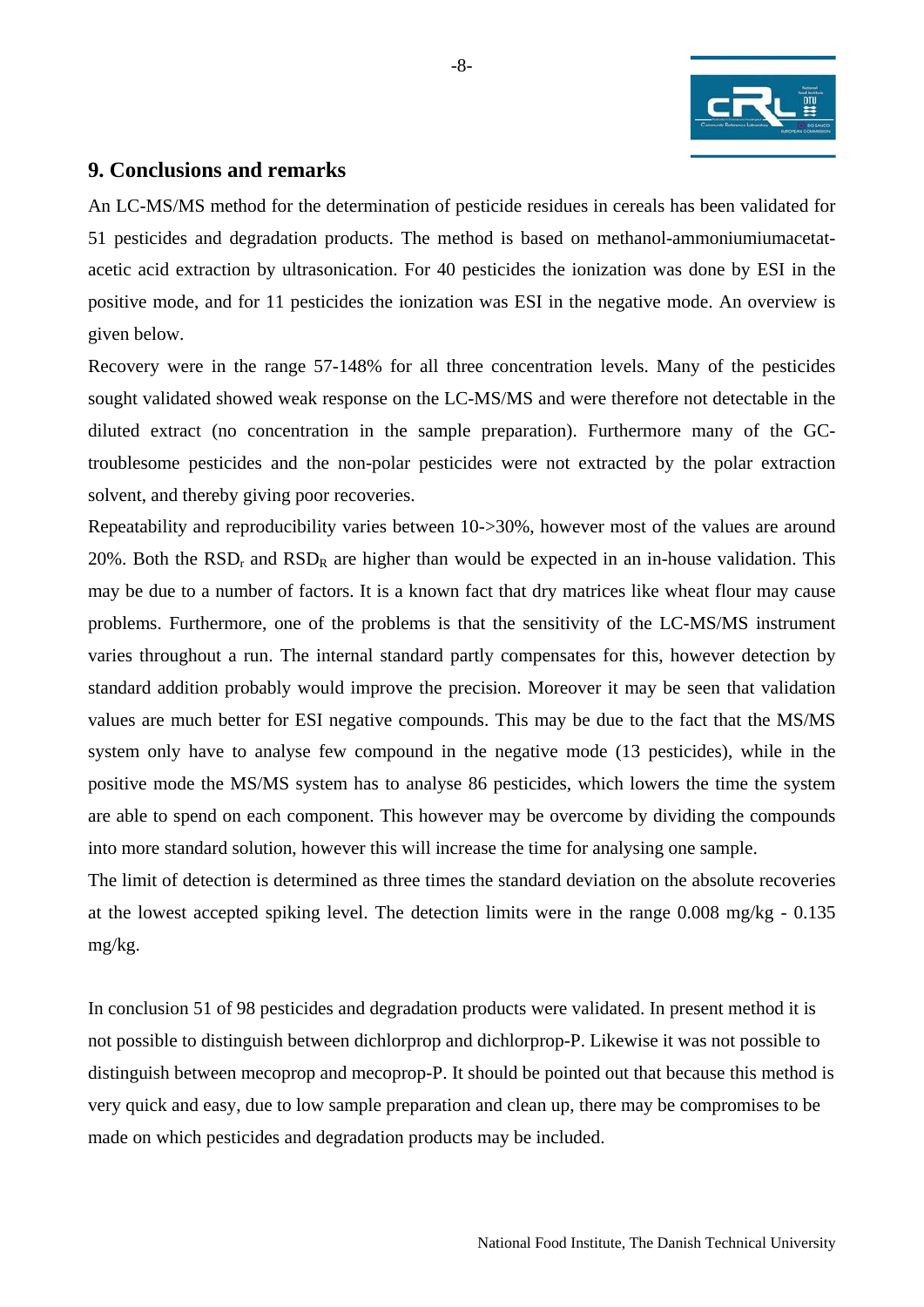

#### **ESI-, Validated** (11 pesticides)

2-naphtoxy acetic acid 2,4-D 4-Chlorphenoxyacetic acid Bentazone

Bromoxynil Dichlorprop Dinoterb DNOC

**Not accepted** (2 pesticides) Malein hydrazide Triforine (might be analysed in the posivive mode)

#### **ESI+, Validated** (40 pesticides)

Acetimiprid Azimsulfuron **Bitertanol** Bupirimate Buprofezin Clethodim Clomazone Demeton-S-methyl Demeton-S-methyl sulfoxid Demeton-S-sulfon Dimethomorph Ethoxyquin Fenazaquin Fluazafop-p-buthyl

#### **Not validated** (46 pesticides)

Amitrole (Aminotriazole) Azocyclotin Cinidon-ethyl Clodinafoppropargyl Clopyralid Cyazofamid Cycloxydim Cyhalofop-buthyl Cyromazine Dichlofenthion Diethofencarb Epoxyconazole Fenamiphos Floroxypur Fluazifop-p-buthyl Flumioxazin

Fluoxastrobin Iodosulfuron-methyl Iprovalicarb Isoproturon Malaoxon Methalaxyl-M **Methacrifos** Methiocab sulfoxid Methiocarb sulfon Metsulfuron-methyl Monocrotophos Monolinuron **Ofurace Omethoate** 

Fluroxypyr Flusilazole Flutolanil Hexaconazole Hexythiazox Imidacloprid Jodfenphos Lufenuron Mepanipyrim Metribuzin Molinate Nuarimol Oxadixyl Phosmet Picolinafen Propargite

**MCPA** Mecoprop Thifensulfuron-methyl

Oxycarboxim Pendimethalin Pirimicarb Propamocarb Pymetrozine Pyraclostrobin Pyridaben Pyridaphenthion Pyridate Pyrimethanil Spiroxamin Tebufenpyrad

Prothioconazole Pyraflufen-ethyl Pyriproxyfen Resmethrin Rimsulfuron Tebufenozide Tetraconazole Thiodicarb **Triallate** Triasulfuron Tribenuron-methyl Tridemorph Triflumuron Trinexepac-ethyl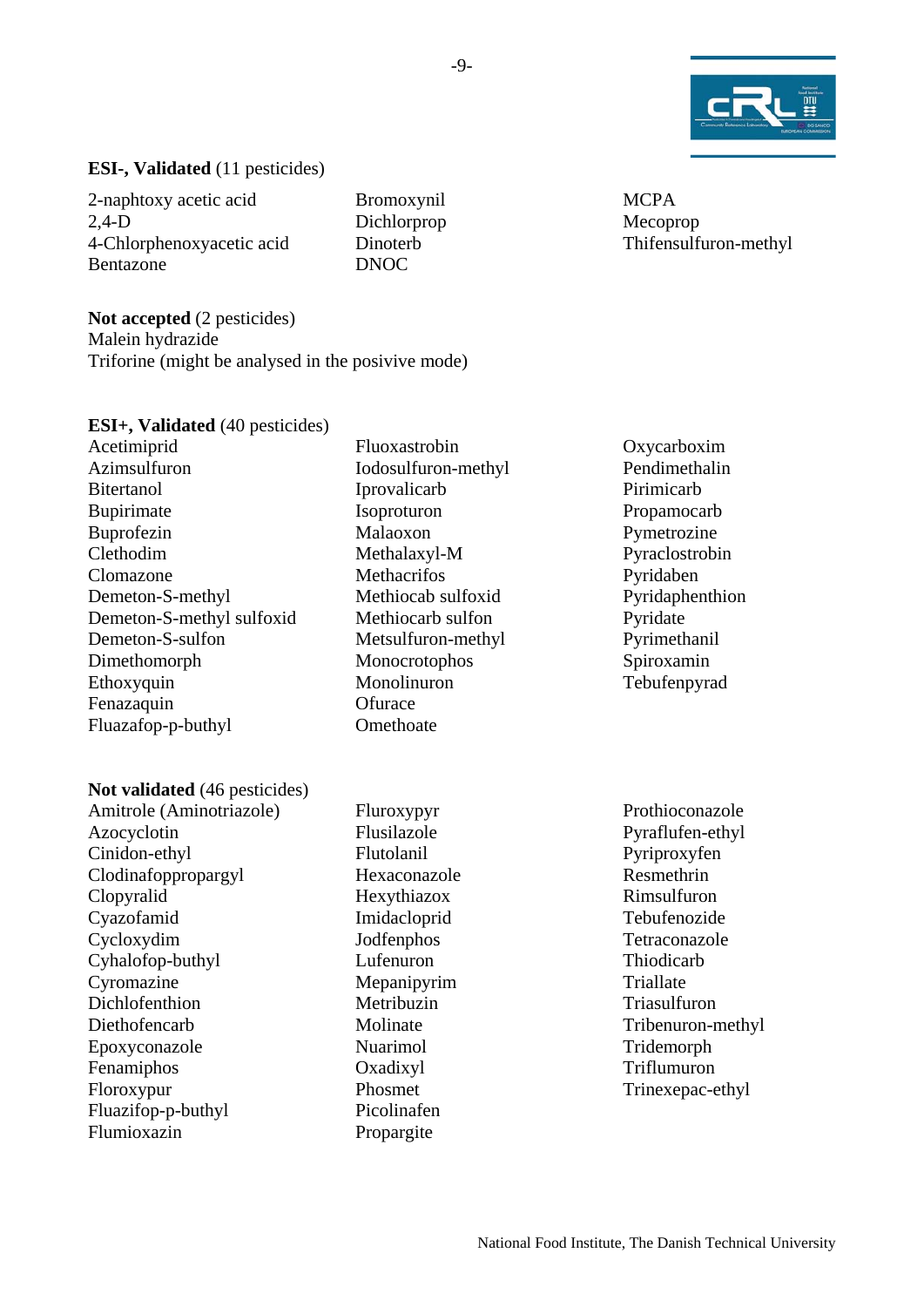

## <span id="page-9-0"></span>**10. References**

- 1. ISO 5725-2:1994. Accuracy (trueness and precision) of measurement methods and results Part 2. Basic method for the determination of repeatability and reproducibility of standard measurement method. First edition. December 1994.
- 2. W. Horwitz, *Anal. Chem.,* 1982; **54**, 67A.
- **3.** Quality Control Procedures for Pesticide Residue Analysis, Document No SANCO/10232/2006, 24/March/2006, European Commission, Brussels, 2006.

#### **11.** Appendices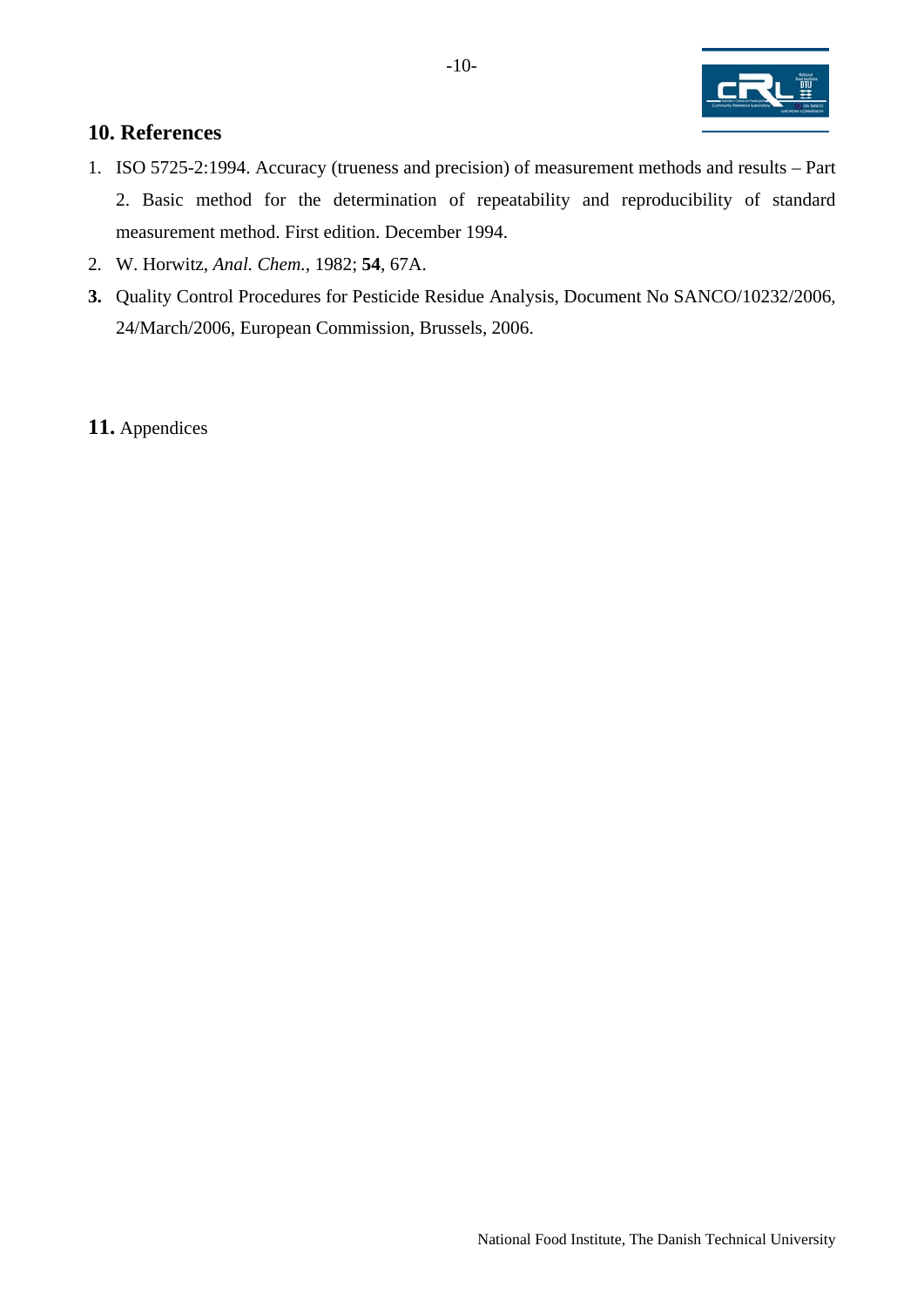

# <span id="page-10-0"></span>**Appendix 1. MRM transitions for the pesticides sought validated.**

|                               |                           |                     |               |           |         | <b>Transition 1</b> |                         |         | <b>Transition 2</b> |                       |
|-------------------------------|---------------------------|---------------------|---------------|-----------|---------|---------------------|-------------------------|---------|---------------------|-----------------------|
| Pesticide/Metabolite          | <b>Molecular formula</b>  | Ionisation, ESI +/- | Molecular ion | precursor | Product | Cone voltage (V)    | Collision energy $(eV)$ | Product | Cone voltage (V)    | Collision energy (eV) |
| $2,4-D$                       | $C_8H_6Cl_2O_3$           | ESI-                | $[M-H]$ -     | 219       | 161     | 9                   | 13                      | 125     | 10                  | 26                    |
| 2-Naphtoxy acetic acid        | $C_{12}H_{10}O_3$         | ESI-                | $[M-H]$ -     | 201       | 143     | 45                  | 26                      | 115     | 45                  | 26                    |
| 4-Chlorphenoxyacetic<br>acid  | $C_8H_7ClO_3$             | ESI-                | $[M-H]$ -     | 185       | 127     | 24                  | 17                      | 123     | 24                  | 19                    |
| Acetamiprid                   | $C_{10}H_{11}CIN_4$       | $ESI +$             | $[M+H]+$      | 223       | 126     | 27                  | 20                      | 90      | 27                  | 35                    |
| Amitrole (Aminotriazole)      | $C_2H_4N_4$               | $ESI+$              | $[M+H]+$      | 85        | 57      | 15                  | 15                      | 58      | 15                  | 17                    |
| Azimsulfuron                  | $C_{13}H_{16}N_{10}O_5S$  | $ESI+$              | $[M+H]+$      | 425       | 182     | 52                  | 11                      | 156     | 52                  | 25                    |
| Azocyclotin                   | $C_{20}H_{35}N_3$ Sn      | $ESI +$             | $[M+NH4]+$    | 455       | 209     | 31                  | 29                      | 81      | 31                  | 35                    |
| Bentazone                     | $C_{10}H_{12}N_2O_3S$     | ESI-                | $[M-H]$ -     | 239       | 132     | 38                  | 29                      | 196     | 38                  | 21                    |
| Bitertanol                    | $C_{20}H_{23}N_3O_2$      | $ESI+$              | $[M+H]+$      | 338       | 99      | 31                  | 17                      | 70      | 31                  | 17                    |
| Bromoxynil                    | $C_7H_3Br_2NO$            | ESI-                | $[M-H]$ -     | 274       | 79      | 10                  | 11                      |         |                     |                       |
| <b>Bupirimat</b>              | $C_{13}H_{24}N_{4}O_{3}S$ | $ESI +$             | $[M+H]+$      | 317       | 166     | 27                  | 23                      | 108     | 25                  | 25                    |
| Buprofenzin                   | $C_{16}H_{23}N_3OS$       | $ESI+$              | $[M+H]+$      | 306       | 201     | 10                  | 11                      | 106     | 10                  | 23                    |
| Cinidon-ethyl                 | $C_{19}H_{17}Cl_2NO_4$    | $ESI+$              | $[M+NH4]+$    | 411       | 348     | 10                  | 11                      | 107     | 10                  | 33                    |
| Clethodim                     | $C_{17}H_{26}CINO_3S$     | $ESI+$              | $[M+H]+$      | 360       | 164     | 45                  | 17                      | 136     | 45                  | 33                    |
| Clodinafoppropargyl           | $C_{17}H_{13}CIFNO4$      | ESI+                | $[M+H]+$      | 350       | 266     | 38                  | 17                      | 91      | 38                  | 20                    |
| Clomazone                     | $C_{12}H_{14}CINO_2$      | $ESI+$              | $[M+H]+$      | 240       | 125     | 10                  | 29                      | 89      | 10                  | 39                    |
| Clopyralid                    | $C_6H_3Cl_2NO_2$          | $ESI+$              | $[M+H]+$      | 192       | 146     | 55                  | 23                      | 110     | 52                  | 32                    |
| Cyazofamid                    | $C_{13}H_{13}CIN_4O_2S$   | $ESI+$              | $[M+H]+$      | 325       | 108     | 52                  | 13                      | 261     | 52                  | 9                     |
| Cycloxydim                    | $C_{17}H_{27}NO_3S$       | $ESI+$              | $[M+H]+$      | 326       | 280     | 10                  | 11                      | 180     | 10                  | 22                    |
| Cyhalofop-butyl               | $C_{20}H_{20}FNO_4$       | $ESI+$              | $[M+NH4]+$    | 375       | 256     | 38                  | 17                      | 120     | 38                  | 30                    |
| Cyromazine                    | $C_6H_{10}N_6$            | $ESI+$              | $[M+H]+$      | 167       | 85      | 17                  | 17                      | 125     | 17                  | 15                    |
| Dementon-S-methyl<br>sulfoxid | $C_6H_{15}O_4PS_2$        | $ESI +$             | $[M+H]+$      | 247       | 169     | 33                  | 10                      | 127     | 18                  | 25                    |
| Demeton-S-methyl              | $C_6H_{15}O_3PS_2$        | $ESI +$             | $[M+H]+$      | 231       | 89      | 21                  | $\sqrt{5}$              | 61      | 20                  | 25                    |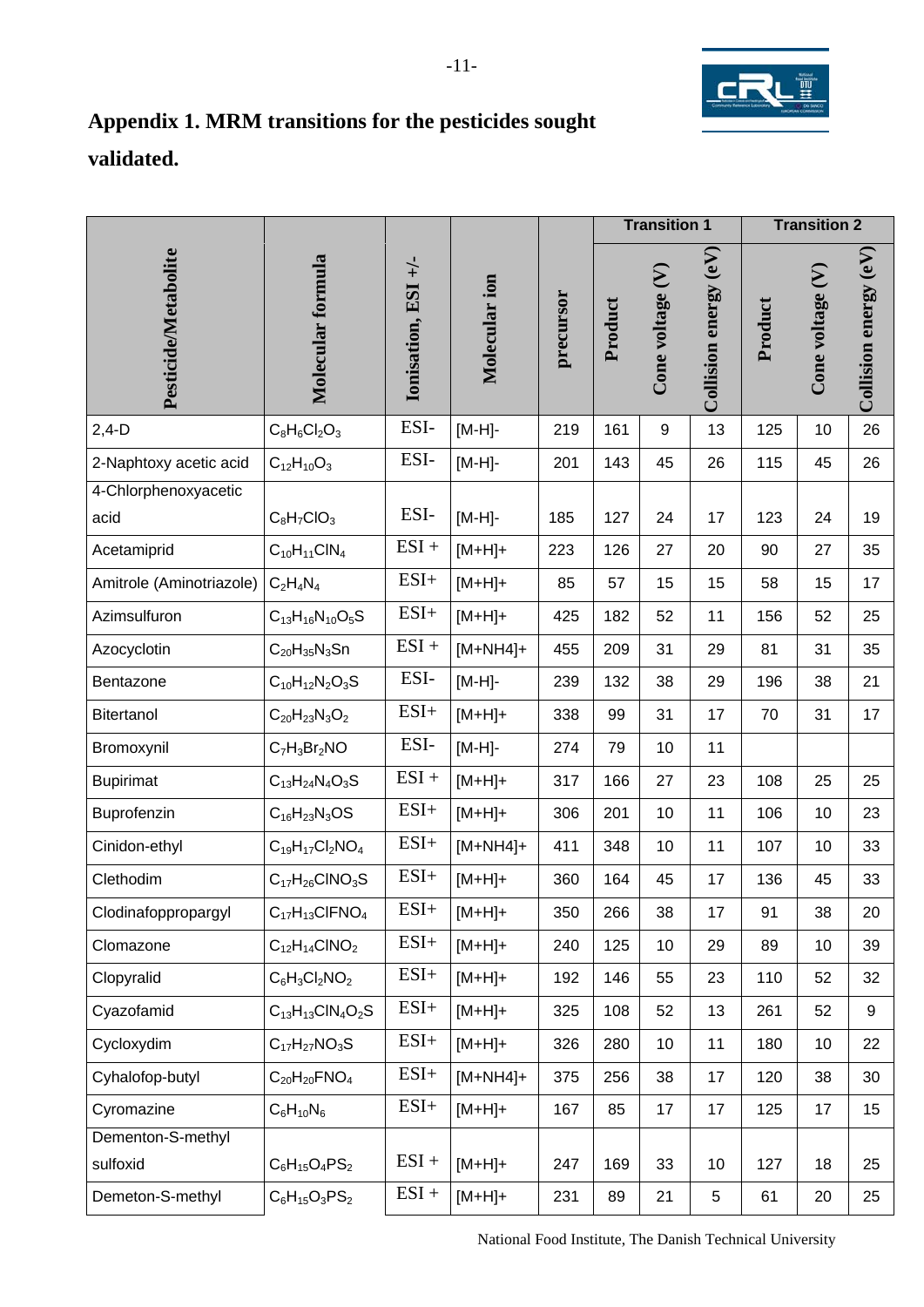

| Demeton-S-methyl     |                            |         |            |     |     |    |    |     |    |    |
|----------------------|----------------------------|---------|------------|-----|-----|----|----|-----|----|----|
| sulfon               | $C_6H_{15}O_5PS_2$         | $ESI +$ | $[M+H]+$   | 263 | 169 | 55 | 15 | 127 | 45 | 28 |
| Dichlofenthion       | $C_{10}H_{13}Cl_2O_3PS$    | $ESI+$  | $[M+H]+$   | 315 | 259 | 55 | 17 | 115 | 52 | 45 |
| Dichlorprop          |                            |         |            |     |     |    |    |     |    |    |
| (/Dichlorprop-P)     | $C_9H_8Cl_2O_3$            | ESI-    | $[M-H]$ -  | 233 | 161 | 52 | 17 | 125 | 52 | 26 |
| Diethofencarb        | $C_{14}H_{21}NO_4$         | $ESI +$ | $[M+H]+$   | 268 | 226 | 51 | 15 | 180 | 33 | 17 |
| Dimethomorph         | $C_{21}H_{22}CINO_4$       | $ESI +$ | $[M+H]+$   | 388 | 301 | 45 | 20 | 165 | 23 | 30 |
| Dinoterb             | $C_{10}H_{12}N_2O_5$       | ESI-    | $[M-H]$ -  | 239 | 207 | 31 | 23 | 177 | 31 | 25 |
| <b>DNOC</b>          | $C_7H_6N_2O_5$             | ESI-    | [M-H]-     | 197 | 137 | 10 | 17 | 109 | 10 | 20 |
| Epoxiconazole        | $C_{17}H_{13}CIFN_3O$      | $ESI+$  | $[M+H]+$   | 330 | 121 | 45 | 23 | 91  | 45 | 41 |
| Ethoxyquin           | $C_{14}H_{19}NO$           | $ESI+$  | $[M+H]+$   | 218 | 148 | 38 | 25 | 174 | 38 | 26 |
| Fenamiphos           | $C_{13}H_{22}NO_3PS$       | $ESI+$  | $[M+H]+$   | 304 | 217 | 31 | 23 | 202 | 31 | 33 |
| Fenazaquin           | $C_{20}H_{22}N_2O$         | $ESI+$  | $[M+H]+$   | 307 | 161 | 55 | 17 | 131 | 52 | 14 |
| Fluazifop-p-butyl    | $C_{19}H_{20}F_3NO_4$      | $ESI+$  | $[M+H]+$   | 384 | 282 | 38 | 17 | 91  | 38 | 32 |
| Flumioxazin          | $C_{19}H_{15}FN_{2}O_{4}$  | $ESI+$  | $[M+NH4]+$ | 372 | 355 | 38 | 33 | 299 | 17 | 30 |
| Fluoxastrobin        | $C_{21}H_{16}CIFN_4O_5$    | $ESI+$  | $[M+H]+$   | 459 | 427 | 45 | 17 | 188 | 45 | 37 |
| Fluroxypyr           | $C_7H_5Cl_2FN_2O_3$        | $ESI+$  | $[M+H]+$   | 255 | 181 | 17 | 23 | 209 | 17 | 15 |
| Flusilazole          | $C_{16}H_{15}F_{2}N_{3}Si$ | $ESI+$  | $[M+H]+$   | 316 | 165 | 51 | 20 | 247 | 20 | 17 |
| Flutolanil           | $C_{17}H_{16}F_3NO_2$      | $ESI +$ | $[M+H]+$   | 324 | 262 | 33 | 35 | 242 | 33 | 25 |
| Hexaconazole         | $C_{14}H_{17}Cl_2N_3O$     | $ESI+$  | $[M+H]+$   | 314 | 70  | 24 | 17 | 159 | 24 | 27 |
| Hexythiazox          | $C_{17}H_{21}CIN_2O_2S$    | $ESI +$ | $[M+H]+$   | 353 | 228 | 45 | 11 | 168 | 45 | 27 |
| Imidacloprid         | $C_9H_{10}CIN_5O_2$        | $ESI +$ | $[M+H]+$   | 256 | 208 | 21 | 15 | 175 | 20 | 20 |
|                      | $C_{14}H_{13}IN_5NaO_6$    |         |            |     |     |    |    |     |    |    |
| lodosulfuron-methyl  | S                          | $ESI+$  | $[M+H]+$   | 530 | 163 | 21 | 13 | 390 | 21 | 14 |
| Iprovalicarb         | $C_{18}H_{28}N_2O_3$       | $ESI+$  | $[M+H]+$   | 321 | 119 | 45 | 17 | 91  | 45 | 48 |
| Isoproturon          | $C_{12}H_{18}N_2O$         | $ESI+$  | $[M+H]+$   | 207 | 72  | 38 | 23 | 165 | 17 | 13 |
| Jodfenphos           | $C_8H_8Cl_2IO_3PS$         | $ESI+$  | $[M+H]+$   | 413 | 287 | 21 | 27 | 143 | 17 | 23 |
| Lufenuron            | $C_{17}H_8Cl_2F_8N_2O_3$   | $ESI+$  | $[M+H]+$   | 511 | 158 | 33 | 21 | 141 | 33 | 41 |
| Malaoxon             | $C_{10}H_{19}O_7PS$        | $ESI +$ | $[M+H]+$   | 315 | 127 | 48 | 10 | 99  | 33 | 21 |
| Maleic hydrazide     | $C_4H_4N_2O_2$             | ESI-    | $[M-H]$ -  | 111 | 83  | 55 | 17 | 55  | 23 | 17 |
| <b>MCPA</b>          | $C_9H_9ClO_3$              | ESI-    | $[M-H]$ -  | 199 | 141 | 55 | 11 | 105 | 55 | 26 |
| Mecoprop (/Mecoprop- |                            |         |            |     |     |    |    |     |    |    |
| P)                   | $C_{10}H_{11}ClO_3$        | ESI-    | $[M-H]$ -  | 213 | 141 | 38 | 23 | 105 | 38 | 28 |
| Mepanipyrim          | $C_{14}H_{13}N_3$          | $ESI+$  | $[M+H]+$   | 224 | 106 | 17 | 23 | 77  | 17 | 38 |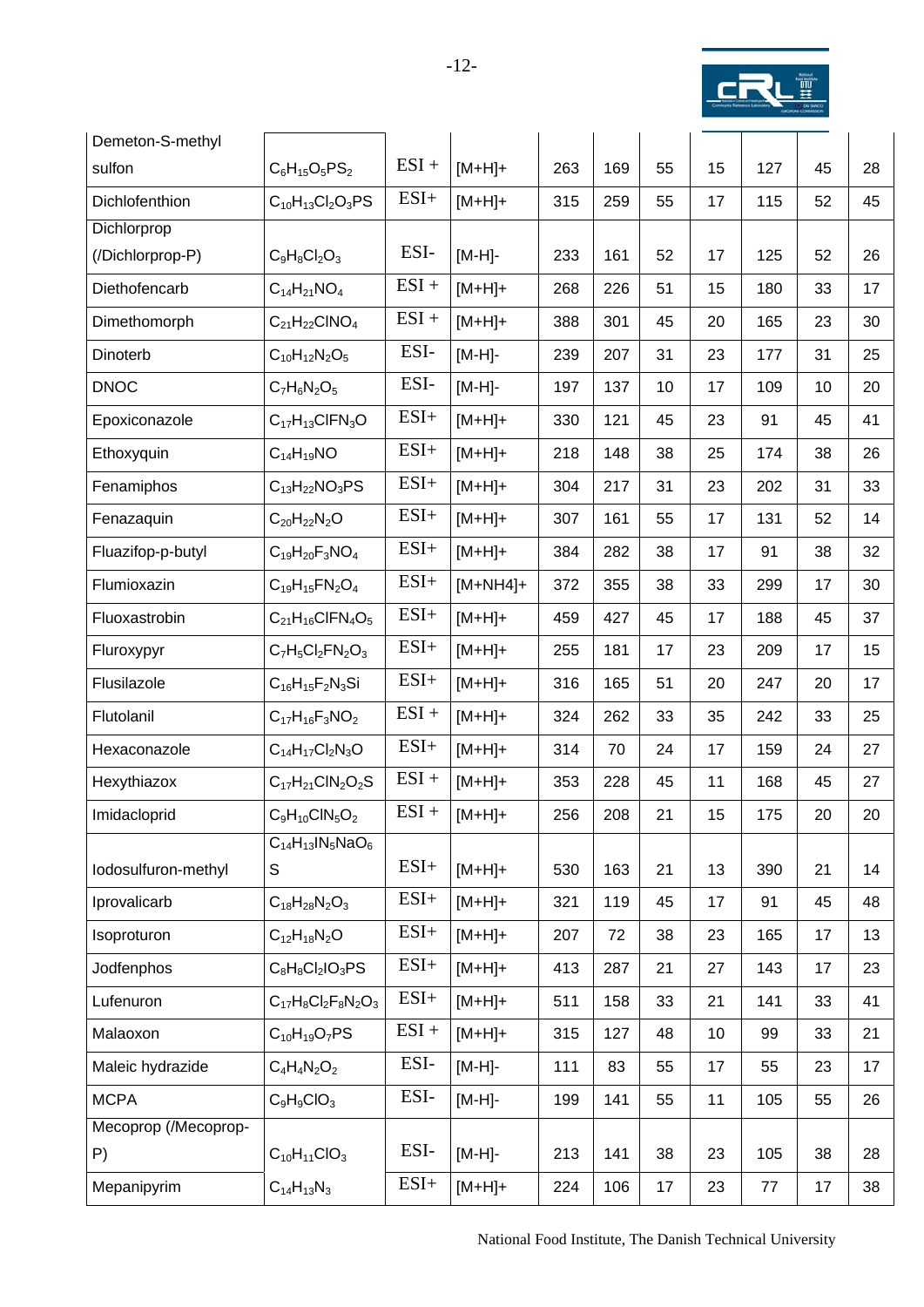

| Metalaxyl -M         | $C_{15}H_{21}NO_4$            | $ESI+$  | $[M+H]+$   | 280 | 220 | 52 | 11 | 160 | 52 | 22              |
|----------------------|-------------------------------|---------|------------|-----|-----|----|----|-----|----|-----------------|
| Methacrifos          | $C_7H_{13}O_5PS$              | $ESI+$  | $[M+NH4]+$ | 258 | 209 | 17 | 11 | 125 | 21 | 25              |
| Methiocarb sulfone   | $C_{11}H_{15}NO_4S$           | $ESI+$  | $[M+NH4]+$ | 275 | 122 | 33 | 25 | 201 | 33 | 10              |
| Methiocarb sulfoxide | $C_{11}H_{15}NO_3S$           | $ESI+$  | $[M+H]+$   | 242 | 185 | 33 | 10 | 122 | 33 | 30              |
| Metribuzin           | $C_8H_{14}N_4S$               | $ESI+$  | $[M+H]+$   | 215 | 187 | 52 | 23 | 84  | 21 | 20              |
| Metsulfuron-methyl   | $C_{14}H_{15}N_5O_6S$         | $ESI+$  | $[M+H]+$   | 382 | 167 | 52 | 17 | 135 | 52 | 32              |
| Molinate             | $C_9H_{17}NOS$                | $ESI+$  | $[M+H]+$   | 188 | 126 | 52 | 11 | 83  | 30 | 18              |
| Monocrotophos        | $C_7H_{14}NO_5P$              | $ESI +$ | $[M+NH4]+$ | 241 | 193 | 21 | 10 | 127 | 10 | 20              |
| Monolinuron          | $C_9H_{11}CIN_2O_2$           | $ESI+$  | $[M+H]+$   | 215 | 126 | 55 | 17 | 99  | 52 | 30              |
| Nuarimol             | $C_{17}H_{12}CIFN_2O$         | $ESI+$  | $[M+H]+$   | 315 | 252 | 55 | 23 | 139 | 52 | 34              |
| Ofurace              | $C_{14}H_{16}CINO_3$          | $ESI+$  | $[M+NH4]+$ | 299 | 254 | 17 | 17 | 160 | 17 | 27              |
| Omethoate            | $C_5H_{12}NO_4PS$             | $ESI+$  | $[M+H]+$   | 214 | 183 | 10 | 11 | 143 | 10 | 17              |
| Oxadixyl             | $C_{14}H_{18}N_2O_4$          | $ESI+$  | $[M+H]+$   | 279 | 219 | 17 | 17 | 132 | 17 | 30              |
| Oxycarboxin          | $C_{12}H_{13}NO_4S$           | $ESI+$  | $[M+H]+$   | 268 | 175 | 52 | 17 | 147 | 52 | 22              |
| Pendimethalin        | $C_{13}H_{19}N_3O_4$          | $ESI +$ | $[M+H]+$   | 282 | 212 | 33 | 10 | 194 | 33 | 10 <sup>1</sup> |
| Phosmet              | $C_{11}H_{12}NO_4PS_2$        | $ESI+$  | $[M+NH4]+$ | 335 | 160 | 17 | 17 | 133 | 17 | 45              |
| Picolinafen          | $C_{19}H_{12}F_{4}N_{2}O_{2}$ | $ESI+$  | $[M+H]+$   | 377 | 256 | 45 | 23 | 238 | 45 | 30              |
| Pirimicarb           | $C_{11}H_{18}N_4O_2$          | $ESI+$  | $[M+H]+$   | 239 | 72  | 25 | 16 | 182 | 25 | 14              |
| Propamocarb          | $C_9H_{20}N_2O_2$             | $ESI+$  | $[M+H]+$   | 189 | 102 | 24 | 17 | 74  | 24 | 27              |
| Propargit            | $C_{19}H_{26}O_4S$            | $ESI+$  | $[M+NH4]+$ | 268 | 231 | 24 | 11 | 175 | 24 | 15              |
| Proquinazid          | $C_{14}H_{17}IN_2O_2$         | $ESI +$ | $[M+H]+$   | 373 | 331 | 52 | 11 | 289 | 52 | 25              |
| Prothioconazole      | $C_{14}H_{15}Cl_2N_3OS$       | $ESI+$  | $[M+H]+$   | 344 | 189 | 38 | 17 | 125 | 38 | 36              |
| Pymetrozine          | $C_{10}H_{11}N_5O$            | $ESI +$ | $[M+H]+$   | 218 | 105 | 39 | 25 | 79  | 43 | 40              |
| Pyraclostrobin       | $C_{19}H_{18}CIN_3O_4$        | $ESI+$  | $[M+H]+$   | 388 | 194 | 24 | 11 | 163 | 24 | 25              |
|                      | $C_{15}H_{13}Cl_2F_3N_2O$     |         |            |     |     |    |    |     |    |                 |
| Pyraflufen-ethyl     | $\sqrt{4}$                    | $ESI+$  | $[M+H]+$   | 413 | 340 | 38 | 11 | 289 | 38 | 27              |
| Pyridaphenthion      | $C_{14}H_{17}N_2O_4PS$        | $ESI +$ | $[M+H]+$   | 341 | 189 | 39 | 30 | 205 | 35 | 18              |
| Pyridate             | $C_{19}H_{23}CIN_2O_2S$       | $ESI+$  | $[M+H]+$   | 379 | 207 | 45 | 17 | 104 | 45 | 30              |
| Pyrimethanil         | $C_{12}H_{13}N_3$             | $ESI+$  | $[M+H]+$   | 200 | 107 | 30 | 25 | 82  | 33 | 27              |
| Pyriproxyfen         | $C_{20}H_{19}NO_3$            | $ESI +$ | $[M+H]+$   | 322 | 96  | 55 | 20 | 185 | 27 | 23              |
| Resmethrin           | $C_{22}H_{26}O_3$             | $ESI +$ | $[M+H]+$   | 339 | 137 | 55 | 15 | 143 | 35 | 23              |
| Rimsulfuron          | $C_{14}H_{17}N_5O_7S_2$       | $ESI +$ | $[M+H]+$   | 432 | 182 | 21 | 15 | 325 | 21 | 13              |
| Spiroxamin           | $C_{18}H_{35}NO_2$            | $ESI +$ | $[M+H]+$   | 298 | 144 | 51 | 20 | 100 | 35 | 30              |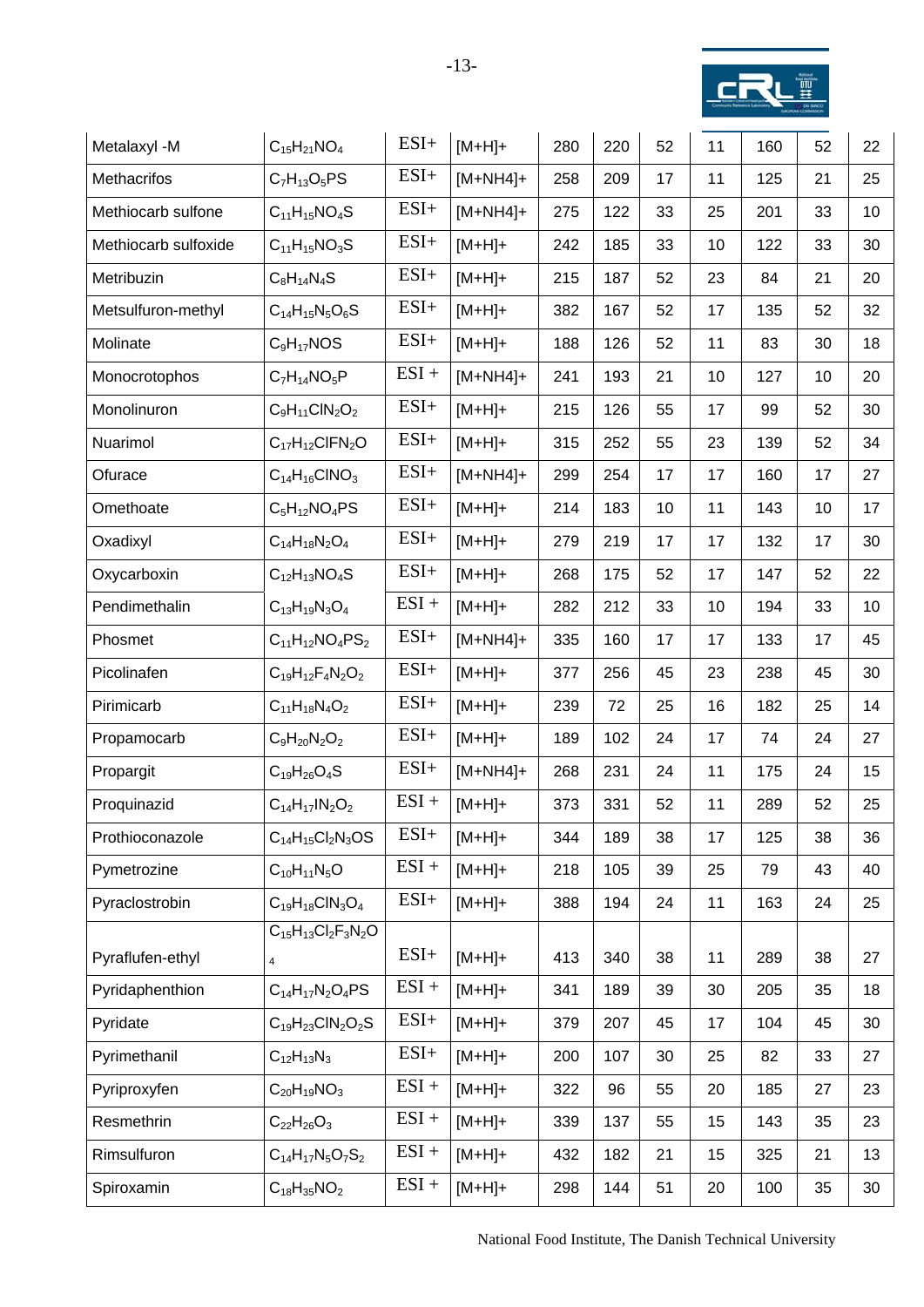

| Tebufenozide          | $C_{22}H_{28}N_2O_2$            | $ESI +$ | $[M+H]+$  | 353 | 133 | 24 | 17 | 297 | 24 | 5                |
|-----------------------|---------------------------------|---------|-----------|-----|-----|----|----|-----|----|------------------|
| Tebufenpyrad          | $C_{18}H_{24}CIN_3O$            | $ESI+$  | $[M+H]+$  | 334 | 147 | 55 | 23 | 117 | 55 | 30               |
| Tetraconazole         | $C_{13}H_{11}Cl_2F_4N_3O$       | $ESI+$  | $[M+H]+$  | 372 | 159 | 45 | 25 | 70  | 30 | 23               |
| Thifensulfuron-methyl | $C_{12}H_{13}N_5O_6S_2$         | ESI-    | $[M-H]$ - | 386 | 139 | 31 | 25 | 220 | 31 | 5                |
| Thiodicarb            | $C_{10}H_{18}N_4O_4S_3$         | $ESI +$ | $[M+H]+$  | 355 | 88  | 27 | 15 | 108 | 27 | 15               |
| Tri-allate            | $C_{10}H_{16}Cl_3NOS$           | $ESI +$ | $[M+H]+$  | 306 | 145 | 24 | 23 | 86  | 24 | 15 <sub>15</sub> |
| Triasulfuron          | $C_{14}H_{16}CIN_5O_5S$         | $ESI +$ | $[M+H]+$  | 402 | 167 | 52 | 17 | 141 | 52 | 22               |
| Tribenuron-methyl     | $C_{15}H_{17}N_5O_6S$           | $ESI +$ | $[M+H]+$  | 396 | 155 | 52 | 17 | 181 | 52 | 22               |
| Tridemorph            | $C_{19}H_{39}NO$                | $ESI +$ | $[M+H]+$  | 298 | 130 | 10 | 23 | 98  | 10 | 25               |
| Triflumuron           | $C_{15}H_{10}CIF_{3}N_{2}O_{3}$ | $ESI +$ | $[M+H]+$  | 359 | 156 | 21 | 25 | 139 | 20 | 30               |
| <b>Triforine</b>      | $C_{10}H_{14}Cl_6N_4O_2$        | $ESI+$  | $[M+H]+$  | 435 | 390 | 17 | 5  | 215 | 17 | 25               |
| Trinexapac-ethyl      | $C_{13}H_{16}O_5$               | $ESI +$ | $[M+H]+$  | 253 | 207 | 52 | 11 | 69  | 52 | 21               |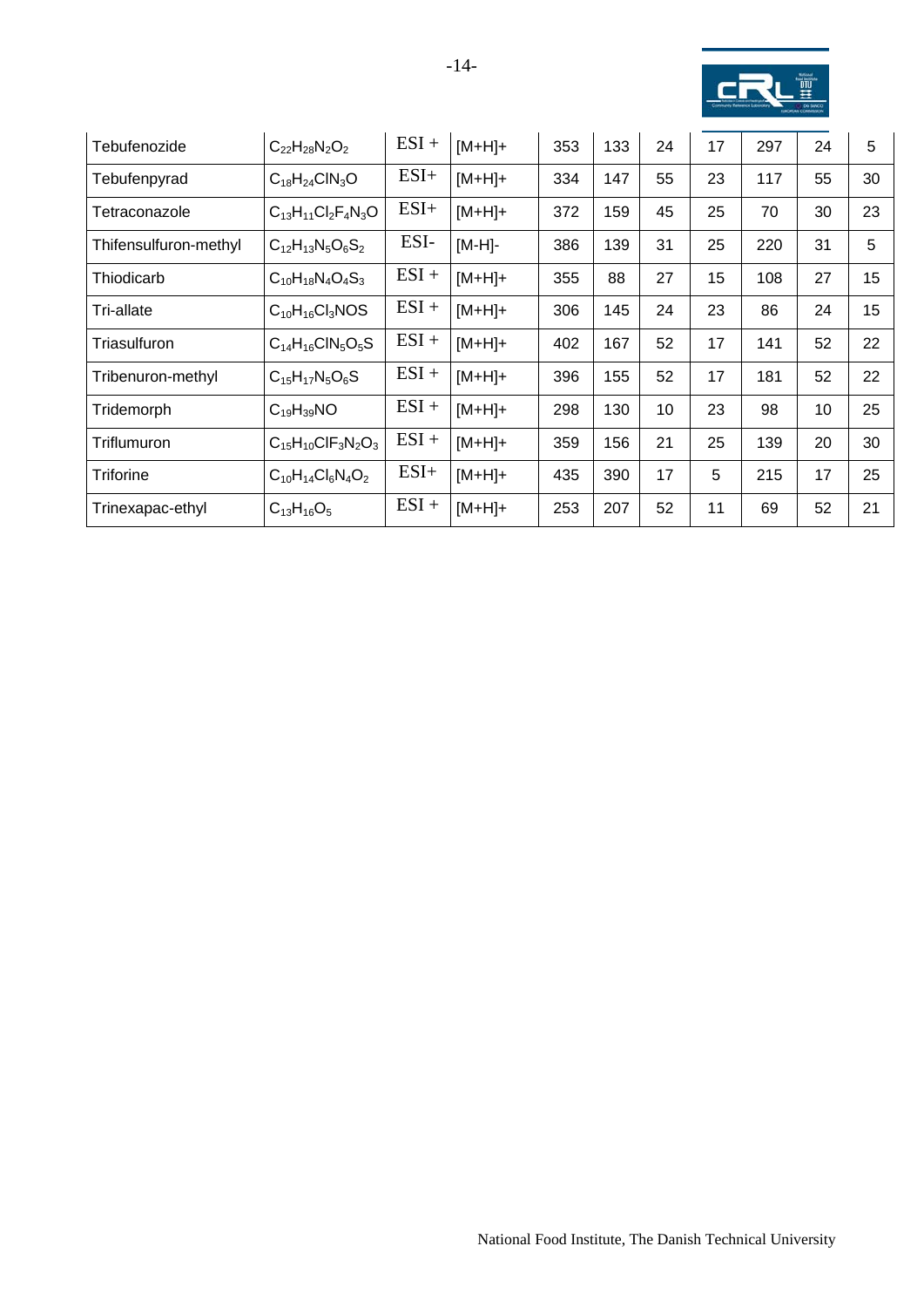

## <span id="page-14-0"></span>**Appendix 2. Repeatability, reproducibility, recovery and limit of detection.**

| ESI-                       |             |      | Wheat |      |            |
|----------------------------|-------------|------|-------|------|------------|
| Concentration, mg/kg       |             | 0.02 | 0.04  | 0.20 | <b>LOD</b> |
| 2-naphtoxy acetic acid     | $RSD_r$ , % | 27%  | 19%   | 2%   |            |
|                            | $RSD_R$ , % | 27%  | 19%   | 14%  |            |
|                            | Genf.,%     | 97%  | 87%   | 72%  | 0.016      |
| $2,4$ -D                   | $RSD_r$ , % |      |       | 12%  |            |
|                            | $RSD_R$ , % |      |       | 12%  |            |
|                            | Genf.,%     |      |       | 72%  | 0.050      |
| 4-chlorophenoxyacetic acid | $RSD_r$ , % | 20%  | 14%   | 6%   |            |
|                            | $RSD_R$ , % | 20%  | 21%   | 25%  |            |
|                            | Genf.,%     | 111% | 105%  | 70%  | 0.014      |
| <b>Bentazone</b>           | $RSD_r$ , % | 21%  | 15%   | 3%   |            |
|                            | $RSD_R$ , % | 24%  | 19%   | 6%   |            |
|                            | Genf.,%     | 75%  | 94%   | 72%  | 0.011      |
| <b>Bromoxynil</b>          | $RSD_r$ , % |      | 17%   | 22%  |            |
|                            | $RSD_R$ , % |      | 18%   | 22%  |            |
|                            | Genf.,%     | 79%  | 116%  | 63%  | 0.025      |
| <b>Dichlorprop</b>         | $RSD_r$ , % | 11%  | 25%   | 6%   |            |
|                            | $RSD_R$ , % | 13%  | 25%   | 18%  |            |
|                            | Genf.,%     | 106% | 111%  | 67%  | 0.008      |
| <b>Dinoterb</b>            | $RSD_r$ , % | 19%  | 11%   | 7%   |            |
|                            | $RSD_R$ , % | 19%  | 18%   | 13%  |            |
|                            | Genf.,%     | 83%  | 82%   | 62%  | 0.009      |
| <b>DNOC</b>                | $RSD_r$ , % | 14%  | 17%   | 8%   |            |
|                            | $RSD_R$ , % | 14%  | 22%   | 21%  |            |
|                            | Genf.,%     | 80%  | 81%   | 66%  | 0.006      |
| <b>MCPA</b>                | $RSD_r$ , % | 20%  | 24%   | 4%   |            |
|                            | $RSD_R$ , % | 24%  | 24%   | 11%  |            |
|                            | Genf.,%     | 148% | 122%  | 79%  | 0.021      |
| <b>Mecoprop</b>            | $RSD_r$ , % |      | 11%   | 14%  |            |
|                            | $RSD_R$ , % |      | 11%   | 14%  |            |
|                            | Genf.,%     | 106% | 96%   | 73%  | 0.012      |
| Thifensulfuron-methyl      | $RSD_r$ , % | 17%  | 26%   | 10%  |            |
|                            | $RSD_R$ , % | 17%  | 26%   | 22%  |            |
|                            | Genf.,%     | 125% | 110%  | 89%  | 0.013      |

The tables are repeatability, reproducibility and LOD for compounds ionised by ESI- and ESI+, respectively. Values outside the acceptance criteria is marked in italic.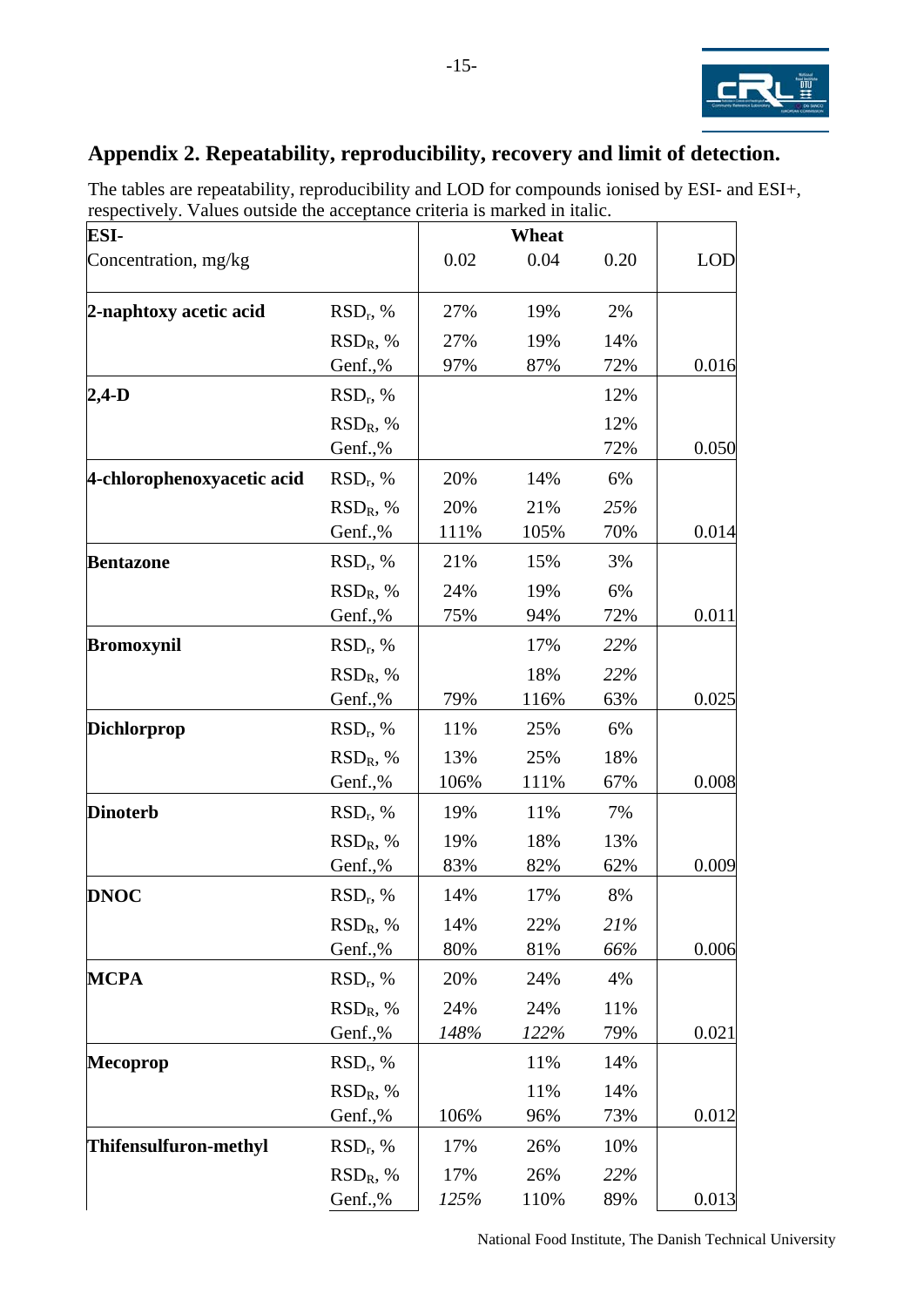

| -------<br>tch.<br>ΉК<br><u>-w.</u><br>'U<br>--- |  | H<br>$\mathbf{O}_{\mathbf{O}}$ |  |  |  |
|--------------------------------------------------|--|--------------------------------|--|--|--|
|--------------------------------------------------|--|--------------------------------|--|--|--|

| ESI+                             |                      |      | Wheat |      |            |
|----------------------------------|----------------------|------|-------|------|------------|
| Concentration, mg/kg             |                      | 0.02 | 0.04  | 0.20 | <b>LOD</b> |
| Acetamiprid                      | $RSD_r$ , %          |      |       | 18%  |            |
|                                  | $RSD_R$ , %          |      |       | 19%  |            |
|                                  | Recov.,%             |      |       | 90%  | 0.105      |
| <b>Azimsulfuron</b>              | $RSD_r$ , %          |      |       | 21%  |            |
|                                  | $RSD_R$ , %          |      |       | 21%  |            |
|                                  | Recov.,%             |      |       | 67%  | 0.085      |
| <b>Bitertanol</b>                | $RSD_r$ , %          |      |       | 18%  |            |
|                                  | $RSD_R$ , %          |      |       | 18%  |            |
|                                  | Recov.,%             |      |       | 104% | 0.112      |
| <b>Bupirimate</b>                | $RSD_r$ , %          |      | 26%   | 10%  |            |
|                                  | $RSD_R$ , %          |      | 26%   | 16%  |            |
|                                  | Recov.,%             |      | 103%  | 100% | 0.032      |
| <b>Buprofenzin</b>               | RSD <sub>r</sub> , % |      | 21%   | 14%  |            |
|                                  | $RSD_R$ , %          |      | 26%   | 17%  |            |
|                                  | Recov.,%             |      | 98%   | 94%  | 0.030      |
| <b>Clethodim</b>                 | $RSD_r$ , %          |      |       | 20%  |            |
|                                  | $RSD_R$ , %          |      |       | 20%  |            |
|                                  | Recov.,%             |      |       | 72%  | 0.089      |
| <b>Clomazone</b>                 | $RSD_r$ , %          | 3%   | 25%   | 19%  |            |
|                                  | $RSD_R$ , %          | 25%  | 25%   | 19%  |            |
|                                  | Recov.,%             | 102% | 98%   | 101% | 0.015      |
| Demeton-S-methyl                 | $RSD_r$ , %          | 3%   |       | 35%  |            |
|                                  | $RSD_R$ , %          | 17%  |       | 35%  |            |
|                                  | Recov.,%             | 78%  | 74%   | 81%  | 0.008      |
| <b>Demeton-S-methyl sulfon</b>   | $RSD_r$ , %          |      | 11%   | 17%  |            |
|                                  | $RSD_R$ , %          |      | 28%   | 17%  |            |
|                                  | Recov.,%             |      | 91%   | 98%  | 0.030      |
| <b>Demeton-S-methyl sulfoxid</b> | $RSD_r$ , %          | 18%  | 11%   | 10%  |            |
|                                  |                      |      |       |      |            |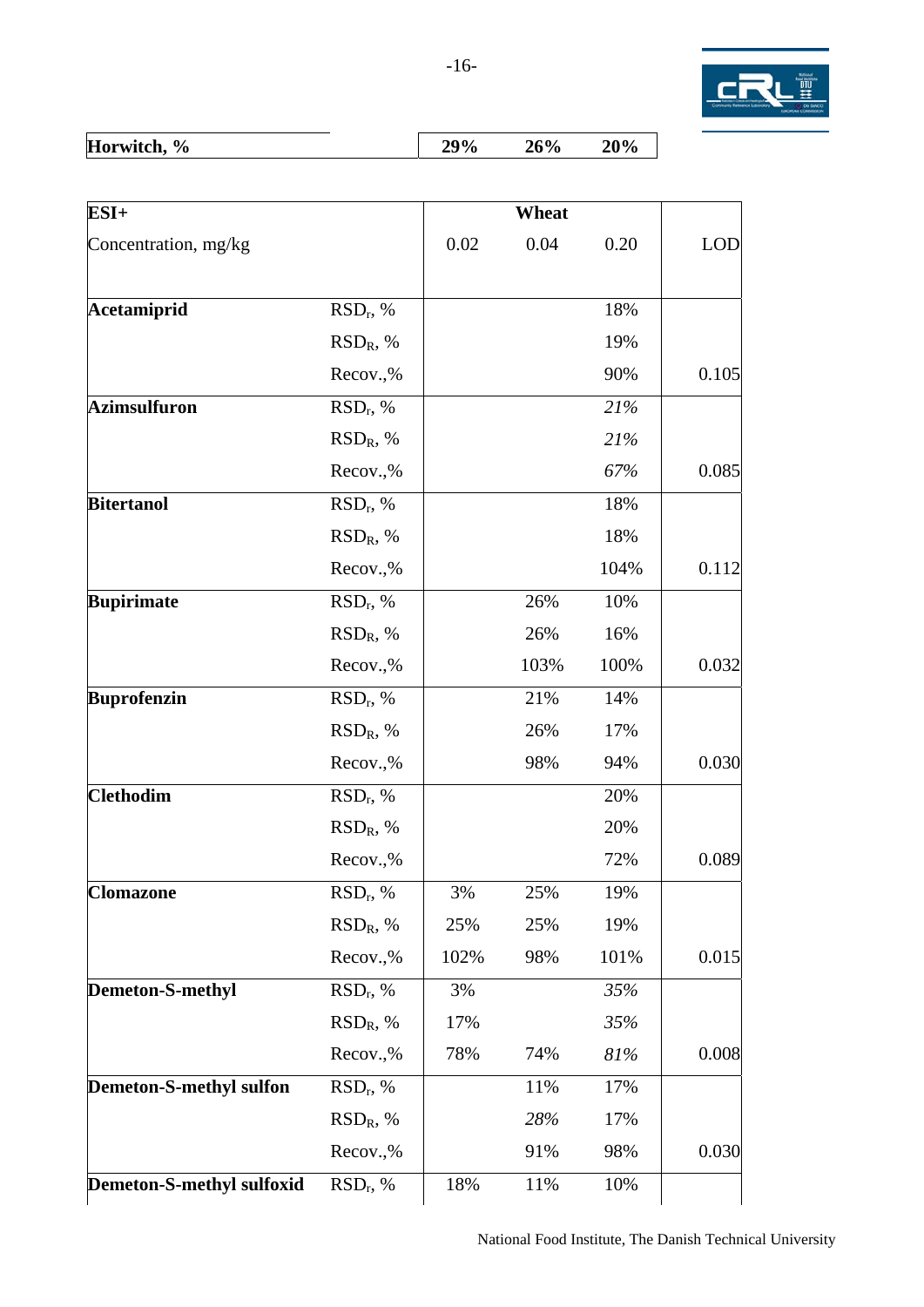

|                            | $RSD_R$ , %          | 28%  | 24%  | 19%  |       |
|----------------------------|----------------------|------|------|------|-------|
|                            | Recov.,%             | 107% | 127% | 94%  | 0.018 |
| <b>Dimethomorph</b>        | $RSD_r$ , %          | 21%  | 21%  | 28%  |       |
|                            | $RSD_R$ , %          | 27%  | 24%  | 28%  |       |
|                            | Recov.,%             | 95%  | 107% | 92%  | 0.016 |
| Ethoxyquin                 | RSD <sub>r</sub> , % |      | 17%  | 19%  |       |
|                            | $RSD_R$ , %          |      | 17%  | 19%  |       |
|                            | Recov.,%             |      | 77%  | 74%  | 0.016 |
| Fenazaquin                 | $RSD_r$ , %          | 21%  | 22%  | 9%   |       |
|                            | $RSD_R$ , %          | 23%  | 22%  | 21%  |       |
|                            | Recov.,%             | 103% | 81%  | 104% | 0.014 |
| Fluoxastrobin              | $RSD_r$ , %          |      | 17%  | 12%  |       |
|                            | $RSD_R$ , %          |      | 18%  | 26%  |       |
|                            | Recov.,%             |      | 94%  | 90%  | 0.021 |
| Fluzilafop-p-buthyl        | $RSD_r$ , %          | 23%  | 13%  | 13%  |       |
|                            | $RSD_R$ , %          | 24%  | 26%  | 13%  |       |
|                            | Recov.,%             | 108% | 113% | 77%  | 0.015 |
| <b>Iodosulfuron-methyl</b> | $RSD_r$ , %          |      | 26%  | 11%  |       |
|                            | $RSD_R$ , %          |      | 26%  | 11%  |       |
|                            | Recov.,%             |      | 128% | 87%  | 0.040 |
| Iprovalicarb               | RSD <sub>r</sub> , % |      | 20%  | 11%  |       |
|                            | $RSD_R$ , %          |      | 23%  | 11%  |       |
|                            | Recov.,%             |      | 66%  | 84%  | 0.019 |
| <b>Isoproturon</b>         | $RSD_r$ , %          |      | 20%  | 15%  |       |
|                            | $RSD_R$ , %          |      | 22%  | 18%  |       |
|                            | Recov.,%             |      | 95%  | 90%  | 0.025 |
| <b>Malaoxon</b>            | $RSD_r$ , %          | 25%  | 24%  | 15%  |       |
|                            | $RSD_R$ , %          | 25%  | 24%  | 20%  |       |
|                            | Recov.,%             | 109% | 103% | 98%  | 0.017 |
| <b>Methacrifos</b>         | $RSD_r$ , %          |      | 26%  | 5%   |       |
|                            | $RSD_R$ , %          |      | 26%  | 18%  |       |
|                            | Recov.,%             |      | 146% | 107% | 0.045 |
| Methalaxyl-M               | $RSD_r$ , %          | 17%  | 11%  | 17%  |       |
|                            |                      |      |      |      |       |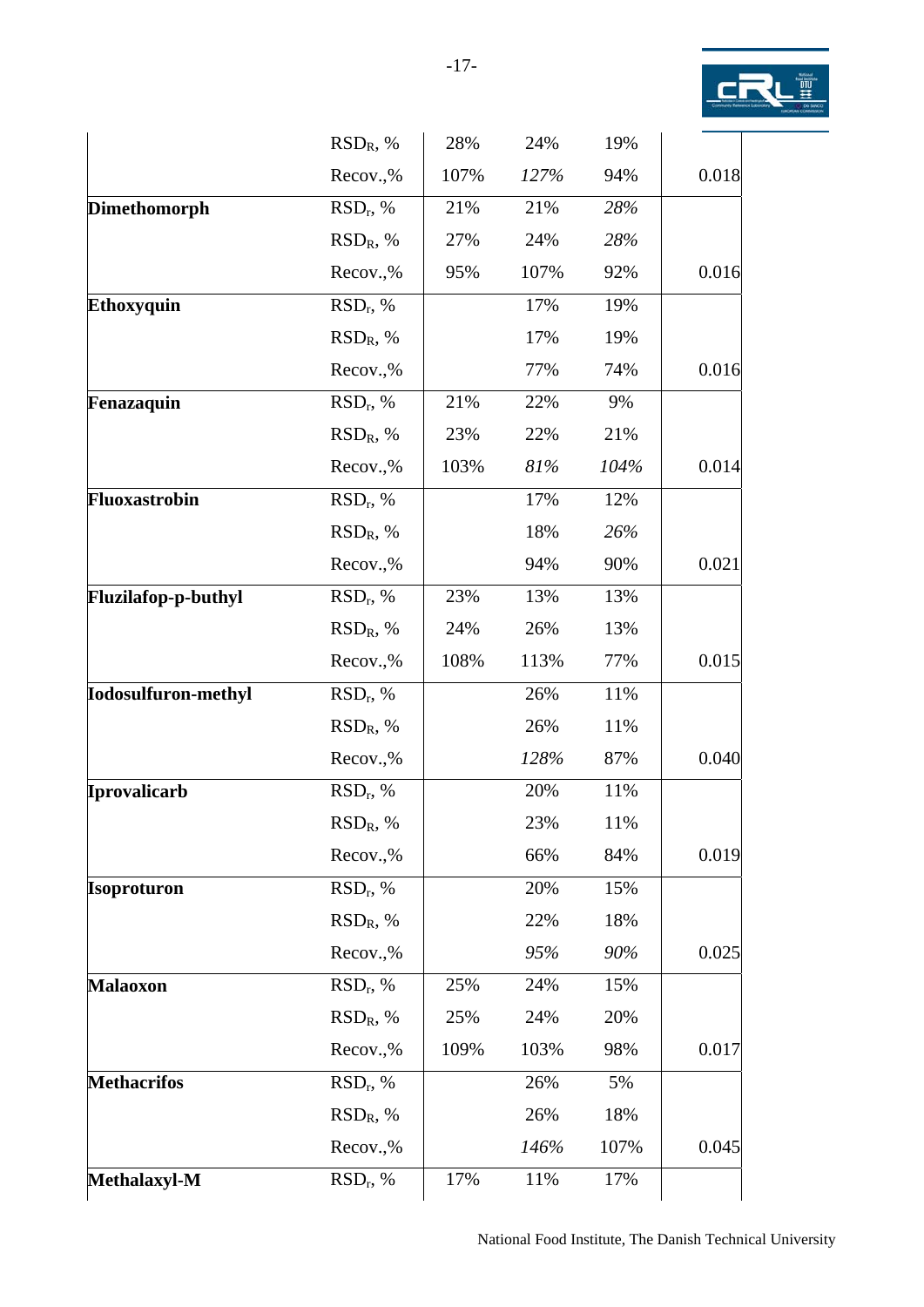

|                            | $RSD_R$ , %          | 21%  | 15%  | 19%  |       |
|----------------------------|----------------------|------|------|------|-------|
|                            | Recov.,%             | 115% | 105% | 78%  | 0.015 |
| <b>Methiocarb sulfon</b>   | $RSD_r$ , %          | 18%  | 26%  | 25%  |       |
|                            | $RSD_R$ , %          | 24%  | 26%  | 25%  |       |
|                            | Recov.,%             | 101% | 119% | 96%  | 0.015 |
| <b>Methiocarb sulfoxid</b> | $RSD_r$ , %          |      |      | 6%   |       |
|                            | $RSD_R$ , %          |      |      | 18%  |       |
|                            | Recov.,%             |      |      | 83%  | 0.091 |
| Metsulfuron-methyl         | $RSD_r$ , %          | 23%  | 37%  | 13%  |       |
|                            | $RSD_R$ , %          | 30%  | 37%  | 19%  |       |
|                            | Recov.,%             | 88%  | 115% | 89%  | 0.016 |
| <b>Monocrotophos</b>       | $RSD_r$ , %          |      | 2%   | 5%   |       |
|                            | $RSD_R$ , %          |      | 26%  | 15%  |       |
|                            | Recov.,%             |      | 116% | 100% | 0.037 |
| <b>Monolinuron</b>         | RSD <sub>r</sub> , % |      | 20%  | 10%  |       |
|                            | $RSD_R$ , %          |      | 24%  | 19%  |       |
|                            | Recov.,%             |      | 89%  | 105% | 0.026 |
| <b>Ofurace</b>             | $RSD_r$ , %          |      |      | 17%  |       |
|                            | $RSD_R$ , %          |      |      | 19%  |       |
|                            | Recov.,%             |      |      | 89%  | 0.099 |
| <b>Omethoate</b>           | $RSD_r$ , %          | 18%  | 4%   | 16%  |       |
|                            | $RSD_R$ , %          | 26%  | 49%  | 16%  |       |
|                            | Recov.,%             | 100% | 90%  | 101% | 0.099 |
| Oxycarboxim                | $RSD_r$ , %          | 24%  | 20%  | 16%  |       |
|                            | $RSD_R$ , %          | 27%  | 20%  | 18%  |       |
|                            | Recov.,%             | 90%  | 101% | 88%  | 0.015 |
| Pendimethalin              | $RSD_r$ , %          |      |      | 19%  |       |
|                            | $RSD_R$ , %          |      |      | 19%  |       |
|                            | Recov.,%             |      |      | 118% | 0.135 |
| Pirimicarb                 | $RSD_r$ , %          | 18%  | 12%  | 7%   |       |
|                            | $RSD_R$ , %          | 25%  | 24%  | 19%  |       |
|                            | Recov.,%             | 97%  | 89%  | 105% | 0.013 |
| Propamocarb                | $RSD_r$ , %          | 13%  | 26%  | 18%  |       |
|                            |                      |      |      |      |       |